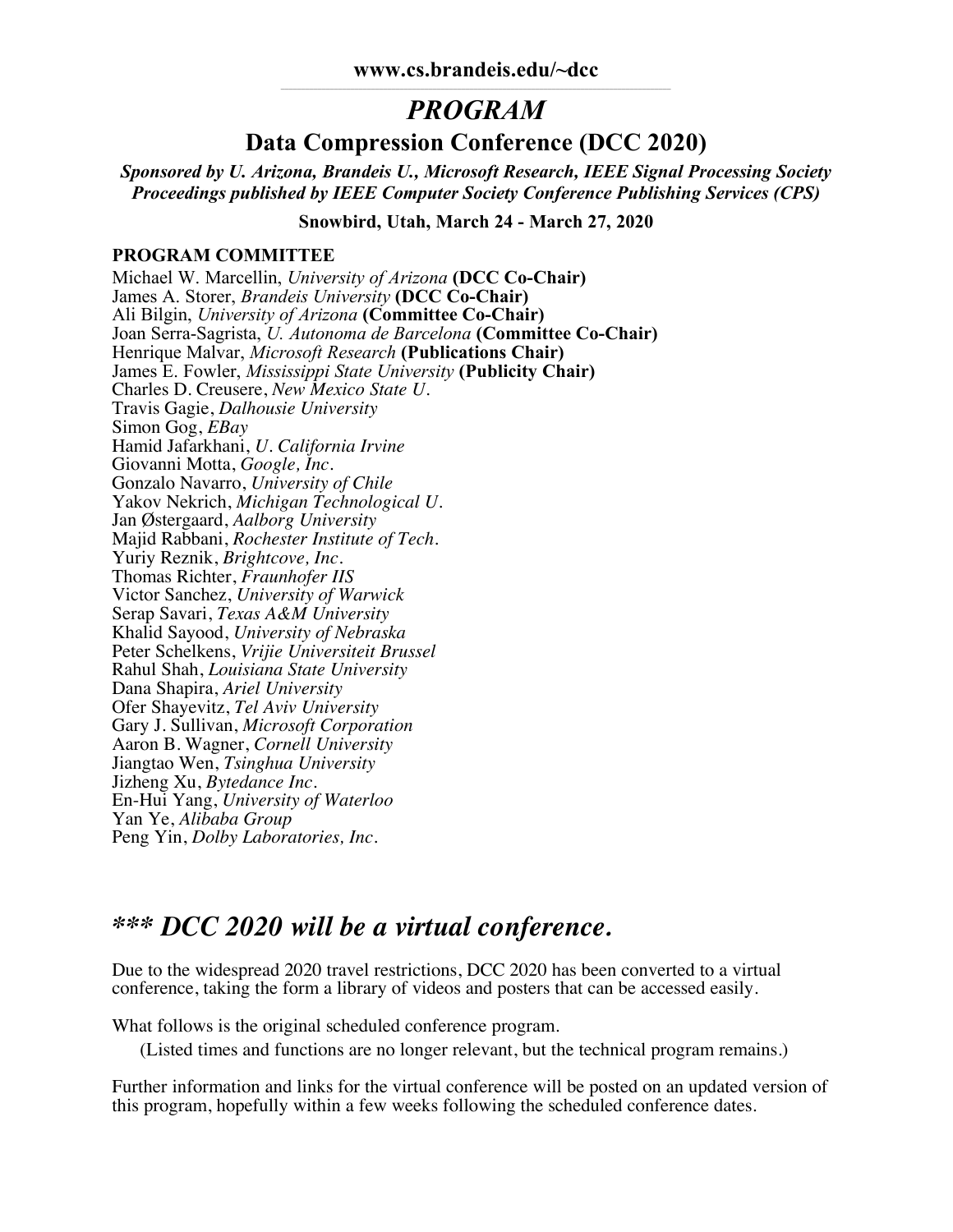### **WEDNESDAY MORNING**

### **SESSION 1**

| Enmao Diao <sup>1</sup> , Jie Ding <sup>2</sup> , and Vahid Tarokh <sup>1</sup>                                                                                                           |
|-------------------------------------------------------------------------------------------------------------------------------------------------------------------------------------------|
| <sup>1</sup> Duke University, <sup>2</sup> University of Minnesota-Twin Cities                                                                                                            |
| 9:20am: Deep Learning-Based Image Compression with Trellis Coded Quantization 13                                                                                                          |
| Binglin Li <sup>1</sup> , Mohammad Akbari <sup>1</sup> , Jie Liang <sup>1</sup> , and Yang Wang <sup>2</sup>                                                                              |
| <sup>1</sup> Simon Fraser University, <sup>2</sup> University of Manitoba                                                                                                                 |
| <b>9:40am:</b> The Sibling Neural Estimator: Improving Iterative Image Decoding                                                                                                           |
| 23                                                                                                                                                                                        |
| Ankur Mali <sup>1</sup> , Alexander G. Ororbia <sup>2</sup> , and C. Lee Giles <sup>1</sup>                                                                                               |
| <sup>1</sup> The Pennsylvania State University, <sup>2</sup> Rochester Institute of Technology                                                                                            |
| 10:00am: Noise-to-Compression Variational Autoencoder for Efficient End-to-End Optimized Image<br>33                                                                                      |
| Jixiang Luo <sup>1</sup> , Shaohui Li <sup>1</sup> , Wenrui Dai <sup>1,2</sup> , Yuhui Xu <sup>1</sup> , De Cheng <sup>2</sup> , Gang Li <sup>2</sup> ,<br>and Hongkai Xiong <sup>1</sup> |
| <sup>1</sup> Shanghai Jiao Tong University, <sup>2</sup> Huawei Cloud                                                                                                                     |

## **Break:** 10:20am - 10:40am

### **SESSION 2**

| <b>10:40am:</b> EPIC: Context Adaptive Lossless Light Field Compression using Epipolar                                                                                         |  |
|--------------------------------------------------------------------------------------------------------------------------------------------------------------------------------|--|
| Muhammad Umair Mukati and Søren Forchhammer                                                                                                                                    |  |
| DTU Fotonik\ Technical University of Denmark                                                                                                                                   |  |
| 11:00am: Super-Resolution in Compressive Coded Imaging Systems via $12 - 11 - 12$ Minimization                                                                                 |  |
| Hans Garcia, Miguel Marquez, and Henry Arguello                                                                                                                                |  |
| Universidad Industrial de Santander                                                                                                                                            |  |
|                                                                                                                                                                                |  |
| Kejun Wu <sup>1,2</sup> , Qiong Liu <sup>1,2</sup> , Yaguang Yin <sup>3</sup> , and You Yang <sup>1,2</sup>                                                                    |  |
| <sup>1</sup> Huazhong University of Science and Technology, <sup>2</sup> Wuhan National Laboratory<br>for Optoelectronics, <sup>3</sup> Academy of Broadcasting Science, China |  |
|                                                                                                                                                                                |  |
| Xiang Zhang, Wen Gao, and Shan Liu<br>Tencent                                                                                                                                  |  |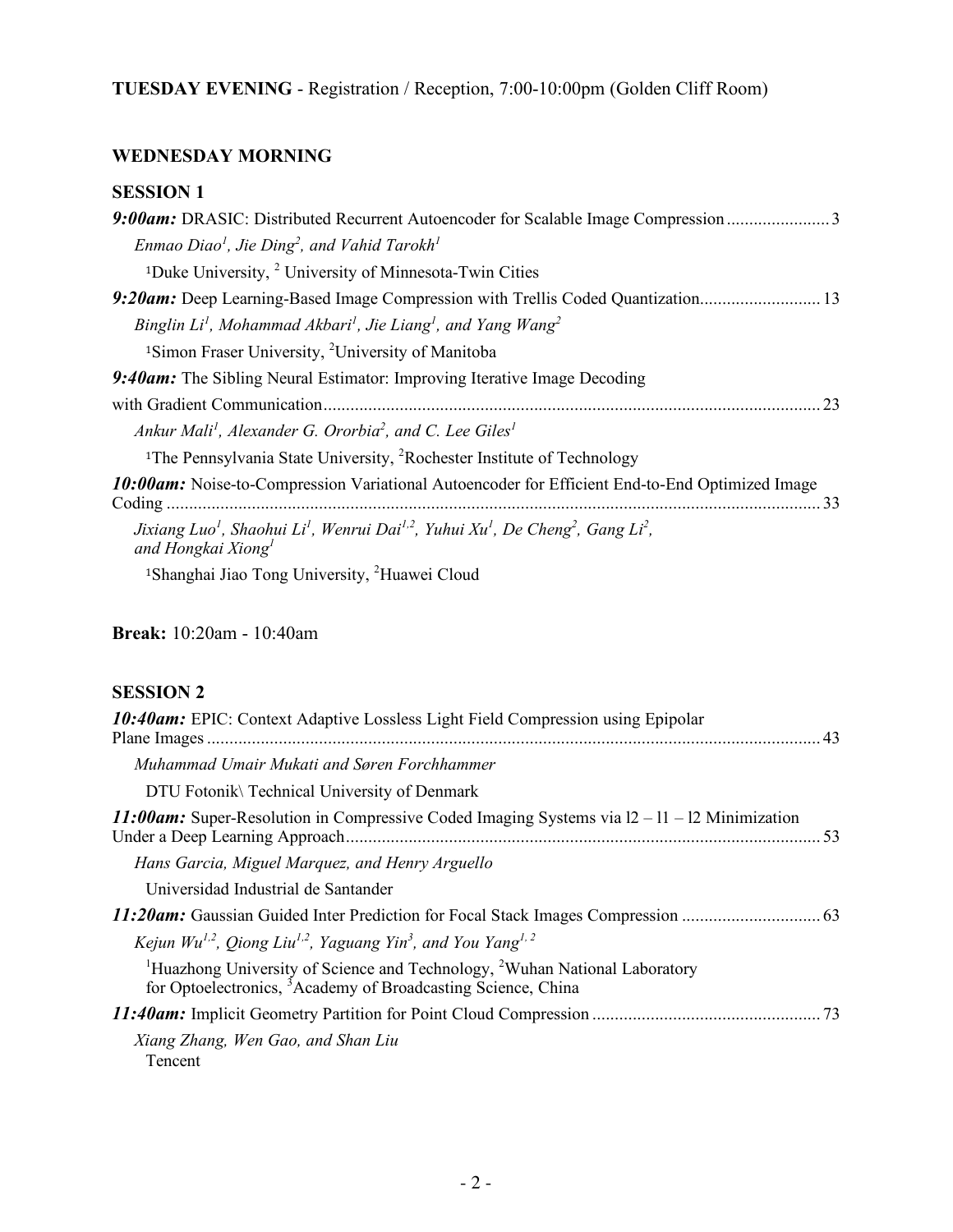**Wednesday Lunch Break:** noon - 2:30pm

**WEDNESDAY MID-DAY**

*Keynote Speaker* 2:30pm - 3:30pm

**Quality is in the Eye of the Beholder**

Alan C. Bovik, Director *Laboratory for Image and Video Engineering* (LIVE) *The University of Texas at Austin*

In this talk I will discuss recent experiments targeting a deeper understanding of the relationships between global and local visual perception of picture quality and compression. Specifically, I will discuss novel deep network architectures for picture quality analysis and novel loss functions for picture compression, leading to interesting potential advances in practice.

Al Bovik is the Cockrell Family Regents Endowed Chair Professor at The University of Texas at Austin. He has received many major international awards, including the 2019 Progress Medal of the Royal Photographic Society, the 2019 IEEE Fourier Award, the 2017 Edwin H. Land Medal from the Optical Society of America, the 2015 Primetime Emmy Award for Outstanding Achievement in Engineering Development from the Academy of Television Arts and Sciences, and the Norbert Wiener and 'Sustained Impact' Awards of the IEEE Signal Processing Society. His is a Fellow of the IEEE, the Optical Society of America, and SPIE. His books include The Handbook of Image and Video Processing, Modern Image Quality Assessment, and The Essential Guides to Image and Video Processing. Al co-founded and was the longest-serving Editor-in-Chief of the IEEE Transactions on Image Processing and created the IEEE International Conference on Image Processing in Austin, Texas, in November, 1994.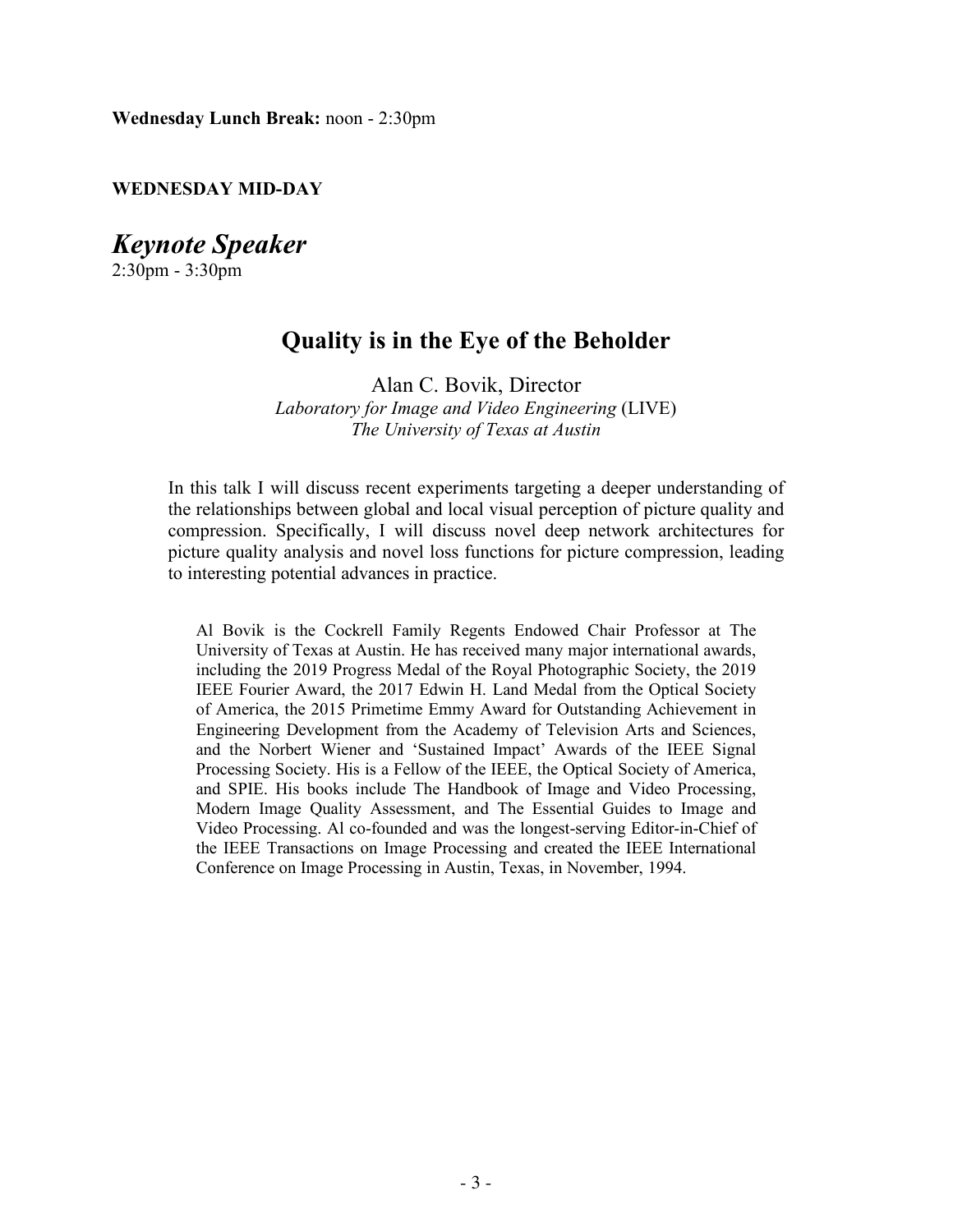#### **WEDNESDAY AFTERNOON**

#### **SESSION 3,** *Latest Advances in Video Coding*

| 4:00pm: Residual Coding for Transform Skip Mode in Versatile Video Coding.                                                                                                                                                                                                                                                                                           |  |
|----------------------------------------------------------------------------------------------------------------------------------------------------------------------------------------------------------------------------------------------------------------------------------------------------------------------------------------------------------------------|--|
| Tung Nguyen, Benjamin Bross, Heiko Schwarz, Detlev Marpe,<br>and Thomas Wiegand                                                                                                                                                                                                                                                                                      |  |
| Fraunhofer HHI                                                                                                                                                                                                                                                                                                                                                       |  |
|                                                                                                                                                                                                                                                                                                                                                                      |  |
| Han Gao <sup>1</sup> , Ru-Ling Liao <sup>2</sup> , Kevin Reuzé <sup>3</sup> , Semih Esenlik <sup>1</sup> , Elena Alshina <sup>1</sup> , Yan Ye <sup>2</sup> , Jie Chen <sup>2</sup> , Jiancong Luo <sup>2</sup> , Chun-Chi Chen <sup>3</sup> , Han Huang <sup>3</sup> , Wei-Jung Chien <sup>3</sup> , Vadim Seregin <sup>3</sup> , and Marta Karczewicz <sup>3</sup> |  |
| <sup>1</sup> Huawei Technologies, <sup>2</sup> Alibaba Group, <sup>3</sup> Qualcomm Inc                                                                                                                                                                                                                                                                              |  |
|                                                                                                                                                                                                                                                                                                                                                                      |  |
| Jing Cui <sup>1</sup> , Tao Zhang <sup>2</sup> , Chenchen Gu <sup>2</sup> , Xinfeng Zhang <sup>3</sup> , and Siwei Ma <sup>1</sup>                                                                                                                                                                                                                                   |  |
| <sup>1</sup> Peking University, <sup>2</sup> Tencent, <sup>3</sup> UCAS                                                                                                                                                                                                                                                                                              |  |

## **Break:** 5:00pm - 5:20pm

## **SESSION 4,** *Computation over Compressed Data*

| Nieves R. Brisaboa <sup>1</sup> , Antonio Fariña <sup>1</sup> , Gonzalo Navarro <sup>2</sup> ,<br>and Tirso Varela Rodeiro <sup>1</sup> |  |
|-----------------------------------------------------------------------------------------------------------------------------------------|--|
| <sup>1</sup> Universidade da Coruña, <sup>2</sup> University of Chile                                                                   |  |
|                                                                                                                                         |  |
| Nieves R. Brisaboa, Ana Cerdeira-Pena, Guillermo De Bernardo,<br>and Antonio Fariña                                                     |  |
| Universidade da Coruña                                                                                                                  |  |
|                                                                                                                                         |  |
| Adrián Gómez-Brandón                                                                                                                    |  |
| Universidade da Coruña                                                                                                                  |  |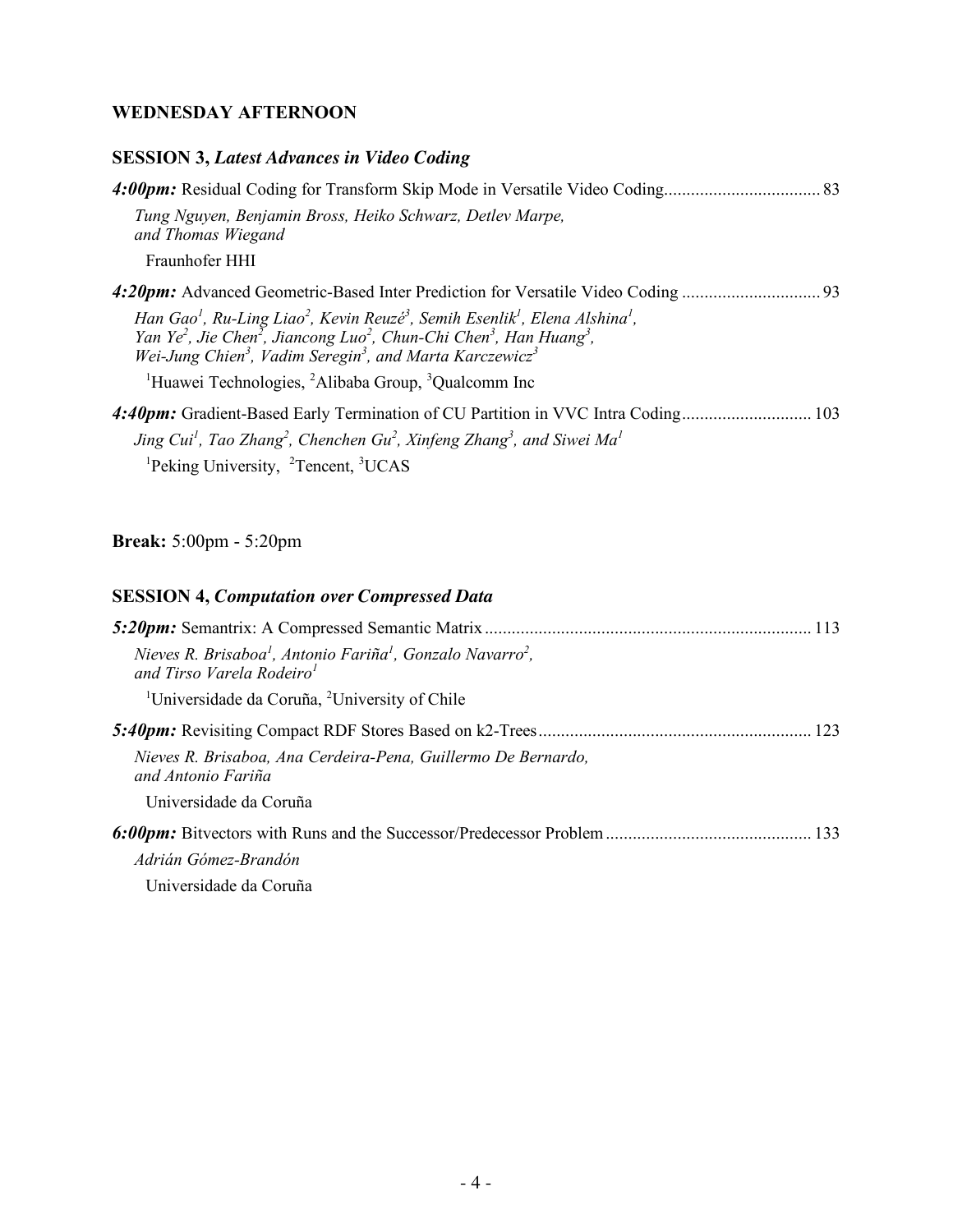#### **THURSDAY MORNING**

## **SESSION 5,** *Computation over Compressed Data*

| Philip Bille <sup>1</sup> , Mikko Berggren Ettienne <sup>1</sup> , Travis Gagie <sup>2</sup> , Inge Li Gørtz <sup>1</sup> ,<br>and Nicola Prezza <sup>3</sup> |  |
|---------------------------------------------------------------------------------------------------------------------------------------------------------------|--|
| <sup>1</sup> Technical University of Denmark, <sup>2</sup> Dalhousie University,<br><sup>3</sup> LUISS University of Rome                                     |  |
|                                                                                                                                                               |  |
| Luís M. S. Russo <sup>1</sup> , Ana Sofia D. Correia <sup>1</sup> , Gonzalo Navarro <sup>2</sup> , and Alexandre P. Francisco <sup>1</sup>                    |  |
| <sup>1</sup> Instituto Superior Técnico Universidade de Lisboa, <sup>2</sup> University of Chile                                                              |  |

**Break:** 9:40am - 10:00am

#### **SESSION 6**

| <b>10:00am:</b> State-Based Multi-parameter Probability Estimation for Context-Based                                  |  |
|-----------------------------------------------------------------------------------------------------------------------|--|
| Paul Haase, Stefan Matlage, Heiner Kirchhoffer, Christian Bartnik,<br>Heiko Schwarz, Detlev Marpe, and Thomas Wiegand |  |
| Fraunhofer Heinrich-Hertz-Institute (HHI)                                                                             |  |
|                                                                                                                       |  |
| Igor Zavadskyi and Anatoly V. Anisimov<br>Taras Shevchenko National University of Kyiv                                |  |

**Break:** 10:40am - 11:00am

## **SESSION 7,** *Latest Advances in Video Coding*

| <b>11:00am:</b> Convolutional Neural Network-Based Coefficients Prediction for HEVC<br>Intra-Predicted Residues                                                                                                                                                                                                                                                        | 183 |
|------------------------------------------------------------------------------------------------------------------------------------------------------------------------------------------------------------------------------------------------------------------------------------------------------------------------------------------------------------------------|-----|
| Changyue Ma <sup>1</sup> , Dong Liu <sup>1</sup> , Li Li <sup>2</sup> , Yao Wang <sup>3</sup> , and Feng Wu <sup>1</sup>                                                                                                                                                                                                                                               |     |
| <sup>1</sup> University of Science and Technology of China, <sup>2</sup> University of Missouri-Kansas City,<br><sup>3</sup> New York University                                                                                                                                                                                                                       |     |
|                                                                                                                                                                                                                                                                                                                                                                        |     |
| Taoran Lu <sup>1</sup> , Fangjun Pu <sup>1</sup> , Peng Yin <sup>1</sup> , Sean McCarthy <sup>1</sup> , Walt Husak <sup>1</sup> , Tao Chen <sup>1</sup> ,<br>Edouard Francois <sup>2</sup> , Christophe Chevance <sup>2</sup> , Franck Hiron <sup>2</sup> , Jie Chen <sup>3</sup> , Ru-Ling Liao <sup>3</sup> ,<br>Yan Ye <sup>3</sup> , and Jiancong Luo <sup>3</sup> |     |
| <sup>1</sup> Dolby Laboratories Inc., <sup>2</sup> InterDigital, <sup>3</sup> Alibaba Group                                                                                                                                                                                                                                                                            |     |
| <b>11:40am:</b> Sub-Sampled Cross-Component Prediction for Chroma Component Coding.                                                                                                                                                                                                                                                                                    | 203 |
| Junru Li <sup>1</sup> , Meng Wang <sup>2</sup> , Li Zhang <sup>3</sup> , Kai Zhang <sup>3</sup> , Shiqi Wang <sup>2</sup> , Shanshe Wang <sup>1</sup> ,<br>Siwei $Ma1$ , and Wen Gao <sup>1</sup>                                                                                                                                                                      |     |
| <sup>1</sup> Peking University, <sup>2</sup> City University of Hong Kong, <sup>3</sup> Bytedance Inc.                                                                                                                                                                                                                                                                 |     |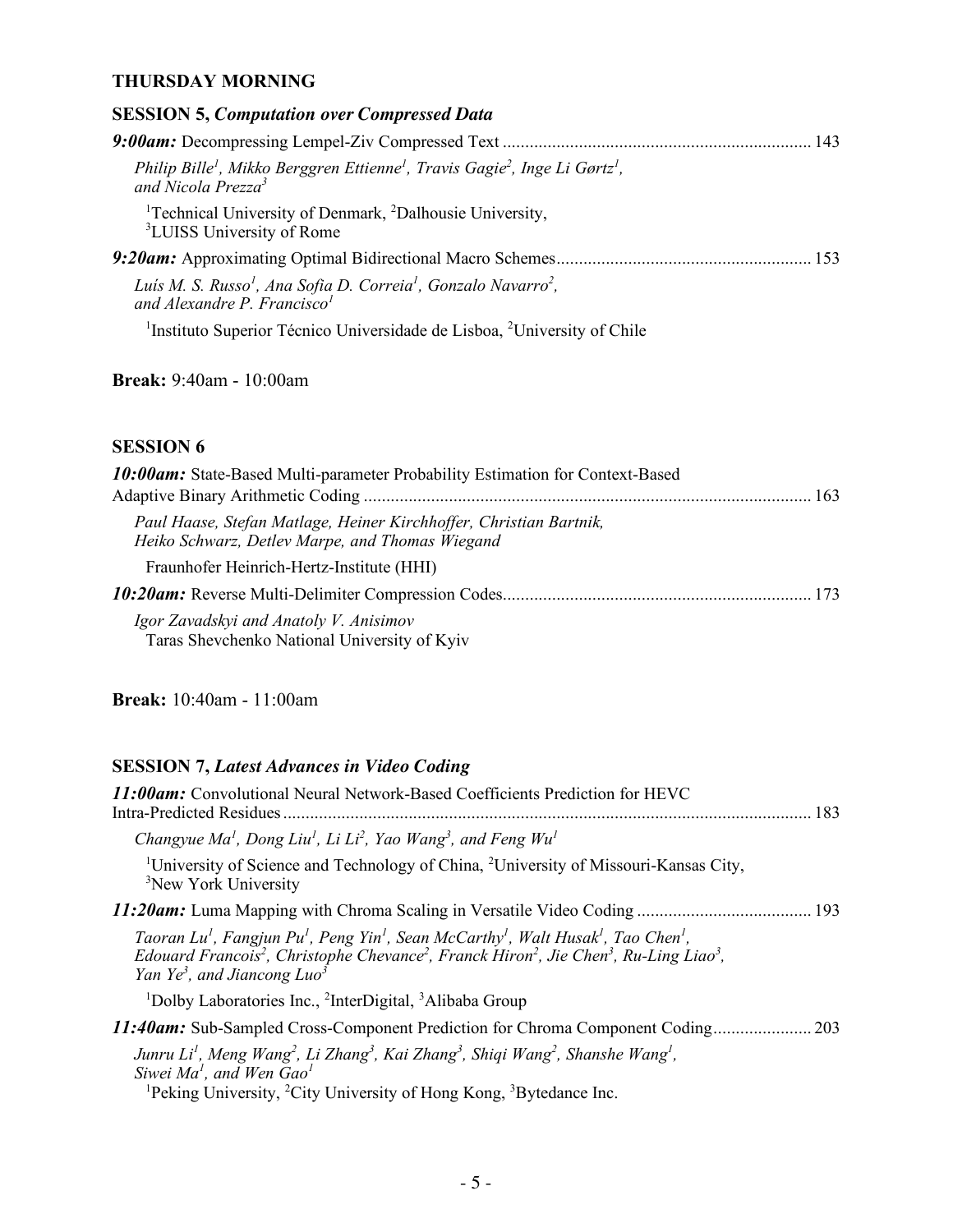### **THURSDAY MID-DAY**

| <b>SESSION 8, Computation over Compressed Data</b>                                                                                                                                                                       |
|--------------------------------------------------------------------------------------------------------------------------------------------------------------------------------------------------------------------------|
|                                                                                                                                                                                                                          |
| Miguel E. Coimbra <sup>1</sup> , Alexandre P. Francisco <sup>1</sup> , Luís M. S. Russo <sup>1</sup> , Guillermo De Bernardo <sup>2,3</sup> , Susana<br>Ladra <sup>3</sup> , and Gonzalo Navarro <sup>4</sup>            |
| <sup>1</sup> Universidade de Lisboa, <sup>2</sup> Universidade da Coruña, <sup>3</sup> Enxenio SL, <sup>4</sup> University of Chile                                                                                      |
| 223                                                                                                                                                                                                                      |
| Uwe Baier, Thomas Büchler, Enno Ohlebusch, and Pascal Weber                                                                                                                                                              |
| University of Ulm                                                                                                                                                                                                        |
|                                                                                                                                                                                                                          |
| Shahin Kamali                                                                                                                                                                                                            |
| University of Manitoba                                                                                                                                                                                                   |
|                                                                                                                                                                                                                          |
| Kazuya Tsuruta <sup>1</sup> , Dominik Köppl <sup>1,2</sup> , Shunsuke Kanda <sup>3</sup> , Yuto Nakashima <sup>1</sup> ,<br>Shunsuke Inenaga <sup>1</sup> , Hideo Bannai <sup>1</sup> , and Masayuki Takeda <sup>1</sup> |
| <sup>1</sup> Kyushu University, <sup>2</sup> Japan Society for Promotion of Science, <sup>3</sup> RIKEN, Japan                                                                                                           |

## **POSTER SESSION AND RECEPTION**

4:00pm - 7:00pm In the Golden Cliff Room

A full listing of participants is at the end this program.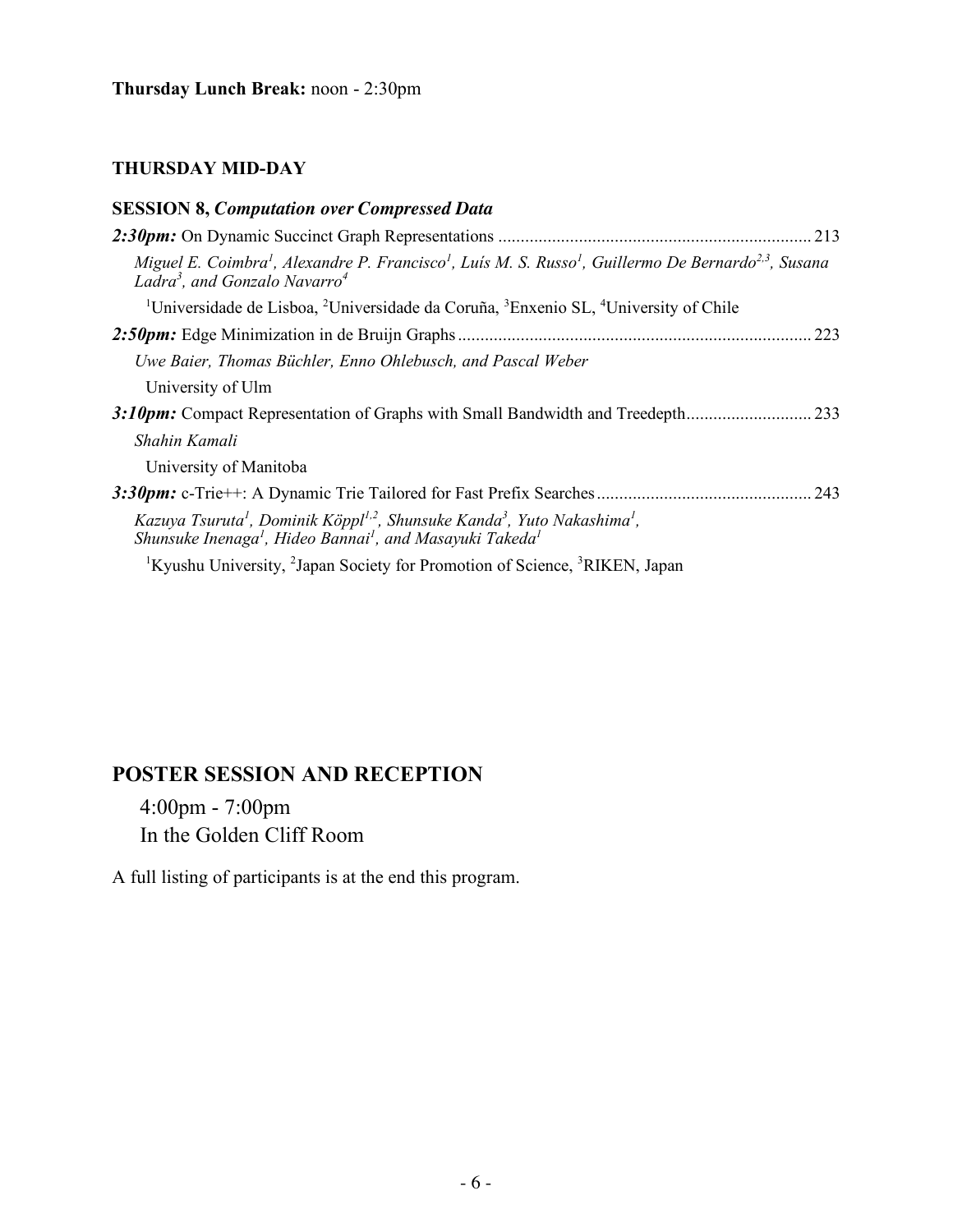#### **FRIDAY MORNING**

| <b>SESSION 9, Latest Advances in Video Coding</b>                                                                                                         |      |
|-----------------------------------------------------------------------------------------------------------------------------------------------------------|------|
|                                                                                                                                                           | .253 |
| Crisostomo Alberto Barajas-Solano <sup>1</sup> , Juan-Marcos Ramirez <sup>2</sup> ,                                                                       |      |
| and Henry Arguello <sup>1</sup>                                                                                                                           |      |
| <sup>1</sup> Universidad Industrial de Santander, <sup>2</sup> Universidad Rey Juan Carlos                                                                |      |
|                                                                                                                                                           | 263  |
| Yue Sun <sup>1, 2</sup> , Jingning Han <sup>1</sup> , and Yaowu Xu <sup>2</sup>                                                                           |      |
| <sup>1</sup> University of Washington, ${}^{2}$ Google Inc                                                                                                |      |
| 9:40am: Revisiting Local Texture Correlation for Rate-Distortion Optimized                                                                                |      |
| Intra Coding                                                                                                                                              | 273  |
| Meng Wang <sup>1</sup> , Junru Li <sup>2</sup> , Li Zhang <sup>3</sup> , Hongbin Liu <sup>4</sup> , Jizheng Xu <sup>3</sup> , and Shiqi Wang <sup>1</sup> |      |
| <sup>1</sup> City University of Hong Kong, <sup>2</sup> Peking University, <sup>3</sup> Bytedance Inc., USA,                                              |      |
| <sup>4</sup> Bytedance (HK) Limited, Hong Kong                                                                                                            |      |

#### **Break:** 10:00am - 10:20am

#### **SESSION 10**

| <b>10:20am:</b> Tensor Dictionary Learning with Representation Quantization for Remote Sensing                   |     |
|------------------------------------------------------------------------------------------------------------------|-----|
| Observation Compression.                                                                                         | 283 |
| Anastasia Aidini <sup>1, 2</sup> , Grigorios Tsagkatakis <sup>2</sup> , and Panagiotis Tsakalides <sup>1,2</sup> |     |
| <sup>1</sup> University of Crete, <sup>2</sup> Institute of Computer Science, FORTH                              |     |
| <b>10:40am:</b> A Stochastic Model of Block Segmentation Based on the Quadtree                                   |     |
| and the Bayes Code for It                                                                                        | 293 |
| Yuta Nakahara and Toshiyasu Matsushima                                                                           |     |
| Waseda University                                                                                                |     |
|                                                                                                                  | 303 |
| Oing $Li1$ and Yang Chen <sup>2</sup>                                                                            |     |
| <sup>1</sup> Western Digital, <sup>2</sup> University of Michigan                                                |     |
| 11:20am: Encryption Before Compression Coding Scheme for JPEG Image                                              |     |
| <b>Compression Standard</b>                                                                                      | 313 |
| Dariusz Puchala, Kamil Stokfiszewski, and Mykhaylo Yatsymirskyy                                                  |     |
| Lodz University of Technology                                                                                    |     |
|                                                                                                                  |     |

## **Break:** 11:40am - noon

## **FRIDAY MID-DAY**

#### **SESSION 11**

| <b>noon:</b> The Exponential Distribution in Rate Distortion Theory:                                                  |     |
|-----------------------------------------------------------------------------------------------------------------------|-----|
|                                                                                                                       | 323 |
| Uri Erez <sup>1</sup> , Jan Østergaard <sup>2</sup> , and Ram Zamir <sup>1</sup>                                      |     |
| <sup>1</sup> Tel Aviv University, <sup>2</sup> Aalborg University                                                     |     |
|                                                                                                                       | 332 |
| Sourya Basu, Daewon Seo, and Lav R. Varshney                                                                          |     |
| University of Illinois at Urbana-Champaign                                                                            |     |
| 12:40pm: LFZip: Lossy Compression of Multivariate Floating-Point Time Series Data                                     |     |
|                                                                                                                       | 342 |
| Shubham Chandak <sup>1</sup> , Kedar Tatwawadi <sup>1</sup> , Chengtao Wen <sup>2</sup> , Lingyun Wang <sup>2</sup> , |     |
| Juan Aparicio <sup>2</sup> , and Tsachy Weissman <sup>1</sup>                                                         |     |
| Stanford University, <sup>2</sup> Siemens Corporation                                                                 |     |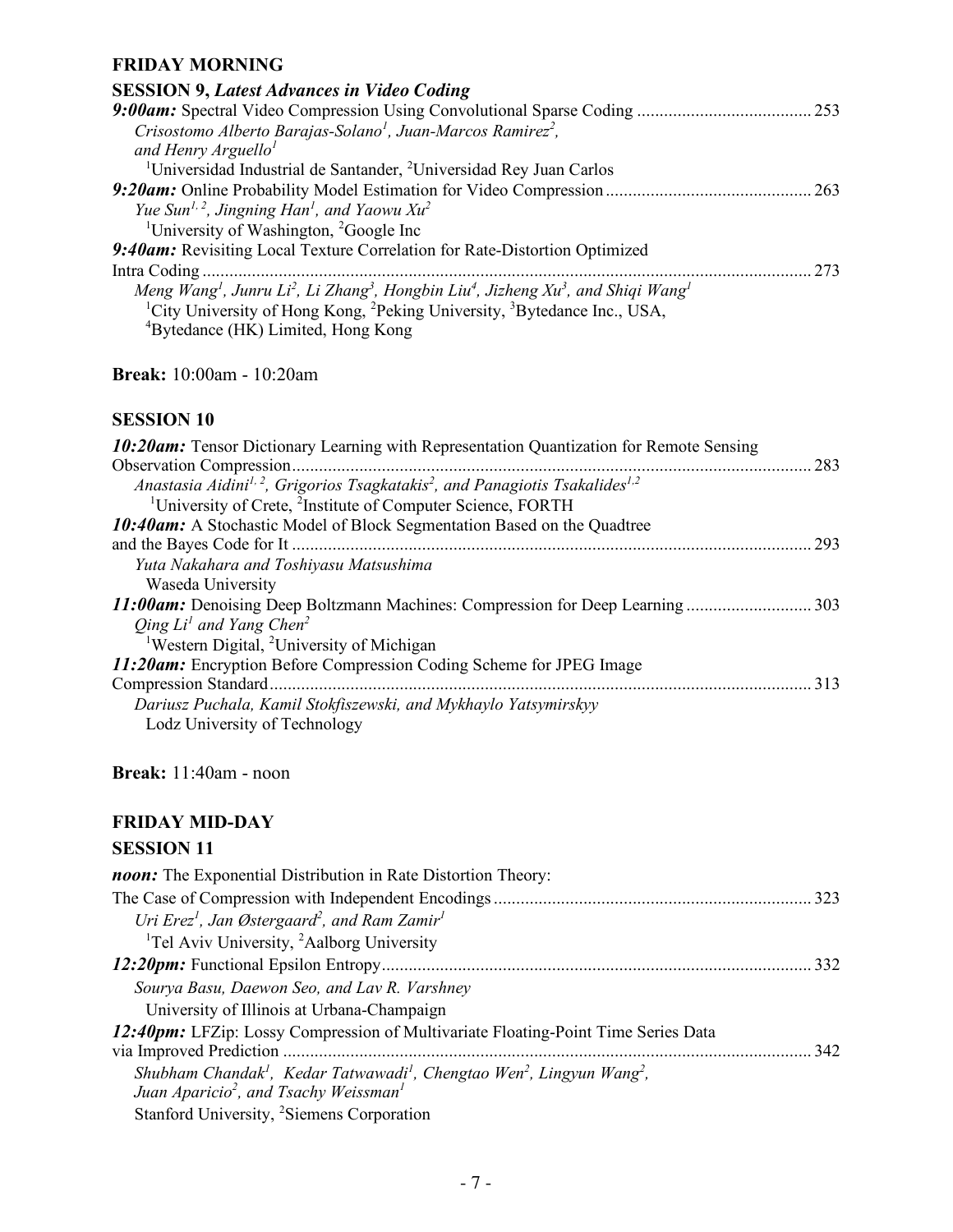# **Poster Session**

(listed alphabetically by first author)

| Laith Ali Abdusahib <sup>1</sup> , Diego Arroyuelo <sup>2</sup> , and Rajeev Raman <sup>1</sup>                                                                 |     |
|-----------------------------------------------------------------------------------------------------------------------------------------------------------------|-----|
| <sup>1</sup> University of Leicester, <sup>2</sup> IMFD and Technical University of Federico Santa Maria                                                        |     |
| Concise Fuzzy Representation of Big Graphs: A Dimensionality                                                                                                    |     |
| Faisal Abu Khzam, Amer Haj Ahmad, and Rana Mouawi                                                                                                               |     |
| Lebanese American University                                                                                                                                    |     |
| Lossless Multi-component Image Compression Based on Integer Wavelet Coefficient Prediction using                                                                |     |
| Eze Ahanonu, Michael Marcellin, and Ali Bilgin                                                                                                                  |     |
| University of Arizona                                                                                                                                           |     |
|                                                                                                                                                                 |     |
| Hadi Amirpour <sup>1</sup> , Ekrem Çetinkaya <sup>1</sup> , Christian Timmerer <sup>1,2</sup> ,<br>and Mohammad Ghanbari <sup>3,4</sup>                         |     |
| <sup>1</sup> Alpen-Adria-Universität Klagenfurt, Austria, <sup>2</sup> Bitmovin, Austria<br><sup>3</sup> University of Tehran, <sup>4</sup> University of Essex |     |
| Compressive Classification via Deep Learning using Single-Pixel Measurements359                                                                                 |     |
| Jorge Bacca, Nelson Diaz, and Henry Arguello                                                                                                                    |     |
| Universidad Industrial de Santander                                                                                                                             |     |
|                                                                                                                                                                 |     |
| Shashwat Banchhor <sup>1</sup> , Rishikesh R. Gajjala <sup>1</sup> , Yogish Sabharwal <sup>2</sup> ,<br>and Sandeep Sen <sup>1,3</sup>                          |     |
| <sup>1</sup> Indian Institute of Technology, <sup>2</sup> IBM Research, Delhi,<br><sup>3</sup> Shiv Nadar University, India                                     |     |
|                                                                                                                                                                 |     |
| Stefan Böttcher, Rita Hartel, and Sven Peeters                                                                                                                  |     |
| Paderborn University                                                                                                                                            |     |
|                                                                                                                                                                 |     |
| Cheng Chen, Jingning Han, and Yaowu Xu                                                                                                                          |     |
| Google Inc.                                                                                                                                                     |     |
|                                                                                                                                                                 | 363 |
| Melpomeni Dimopoulou and Marc Antonini                                                                                                                          |     |
| Université Côte d'Azur, I3S, CNRS                                                                                                                               |     |
| Image Compression Based on Neuroscience Models: Rate-Distortion Performance                                                                                     | 364 |
| Effrosyni Doutsi <sup>1</sup> and Panagiotis Tsakalides <sup>2</sup>                                                                                            |     |
| <sup>1</sup> Foundation for Research and Technology - Hellas, <sup>2</sup> University of Crete                                                                  |     |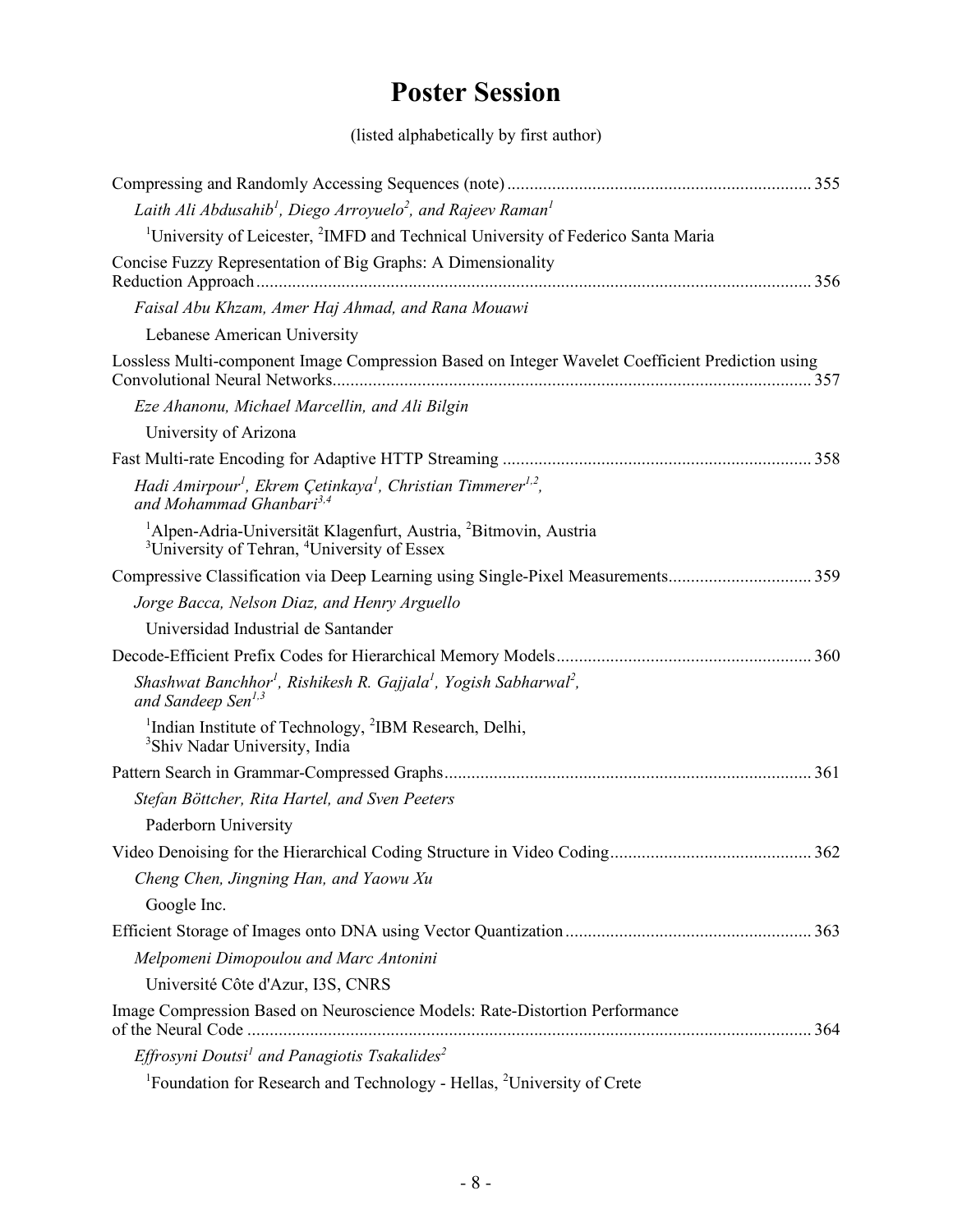| On the Robustness of Causal Discovery with Additive Noise Models                                                                      |  |
|---------------------------------------------------------------------------------------------------------------------------------------|--|
| Kang Du, Austin Goddard, and Yu Xiang                                                                                                 |  |
| University of Utah                                                                                                                    |  |
|                                                                                                                                       |  |
| Danny Dubé                                                                                                                            |  |
| Université Laval                                                                                                                      |  |
|                                                                                                                                       |  |
| Alexey Filippov <sup>1</sup> , Vasily Rufitskiy <sup>1</sup> , Jianle Chen <sup>2</sup> , and Elena Alshina <sup>3</sup>              |  |
| <sup>1</sup> Huawei Technologies Co., Ltd., <sup>2</sup> Futurewei Technologies, <sup>3</sup> Huawei Technologies, Düsseldorf<br>GmbH |  |
|                                                                                                                                       |  |
| Aharon Fruchtman <sup>1</sup> , Yoav Gross <sup>1</sup> , Shmuel T. Klein <sup>2</sup> , and Dana Shapira <sup>1</sup>                |  |
| <sup>1</sup> Ariel University, <sup>2</sup> Bar Ilan University                                                                       |  |
|                                                                                                                                       |  |
| Isamu Furuya                                                                                                                          |  |
| Hokkaido University                                                                                                                   |  |
|                                                                                                                                       |  |
| Michał Gańczorz                                                                                                                       |  |
| University of Wrocław                                                                                                                 |  |
|                                                                                                                                       |  |
| Solomon Garber <sup>1</sup> , Ryan Marcus <sup>2</sup> , Antonella DiLillo <sup>1</sup> , and James Storer <sup>1</sup>               |  |
| <sup>1</sup> Brandeis University, <sup>2</sup> MIT CSAIL                                                                              |  |
| DZip: Improved General-Purpose Lossless Compression Based on Novel Neural                                                             |  |
| Mohit Goyal <sup>1</sup> , Kedar Tatwawadi <sup>2</sup> , Shubham Chandak <sup>2</sup> , and Idoia Ochoa <sup>1</sup>                 |  |
| <sup>1</sup> University of Illinois at Urbana Champaign, <sup>2</sup> Stanford University                                             |  |
|                                                                                                                                       |  |
| Palanivel Guruvareddiar and Praveen Prasad                                                                                            |  |
| Intel Corporation                                                                                                                     |  |
| Machine-Learning-Based Method for Finding Optimal Video-Codec Configurations                                                          |  |
| Roman Kazantsev, Sergey Zvezdakov, and Dmitriy Vatolin                                                                                |  |
| Lomonosov Moscow State University                                                                                                     |  |
|                                                                                                                                       |  |
| Jongho Kim <sup>1</sup> , Dae Yeol Lee <sup>1,2</sup> , Seyoon Jeong <sup>1</sup> , and Seunghyun Cho <sup>1</sup>                    |  |
| <sup>1</sup> Electronics and Telecommunications Research Institute, <sup>2</sup> University of Texas<br>at Austin                     |  |
|                                                                                                                                       |  |
| Shmuel T. Klein <sup>1</sup> , Tamar C. Serebro <sup>2</sup> , and Dana Shapira <sup>2</sup>                                          |  |
| <sup>1</sup> Bar Ilan University, <sup>2</sup> Ariel University                                                                       |  |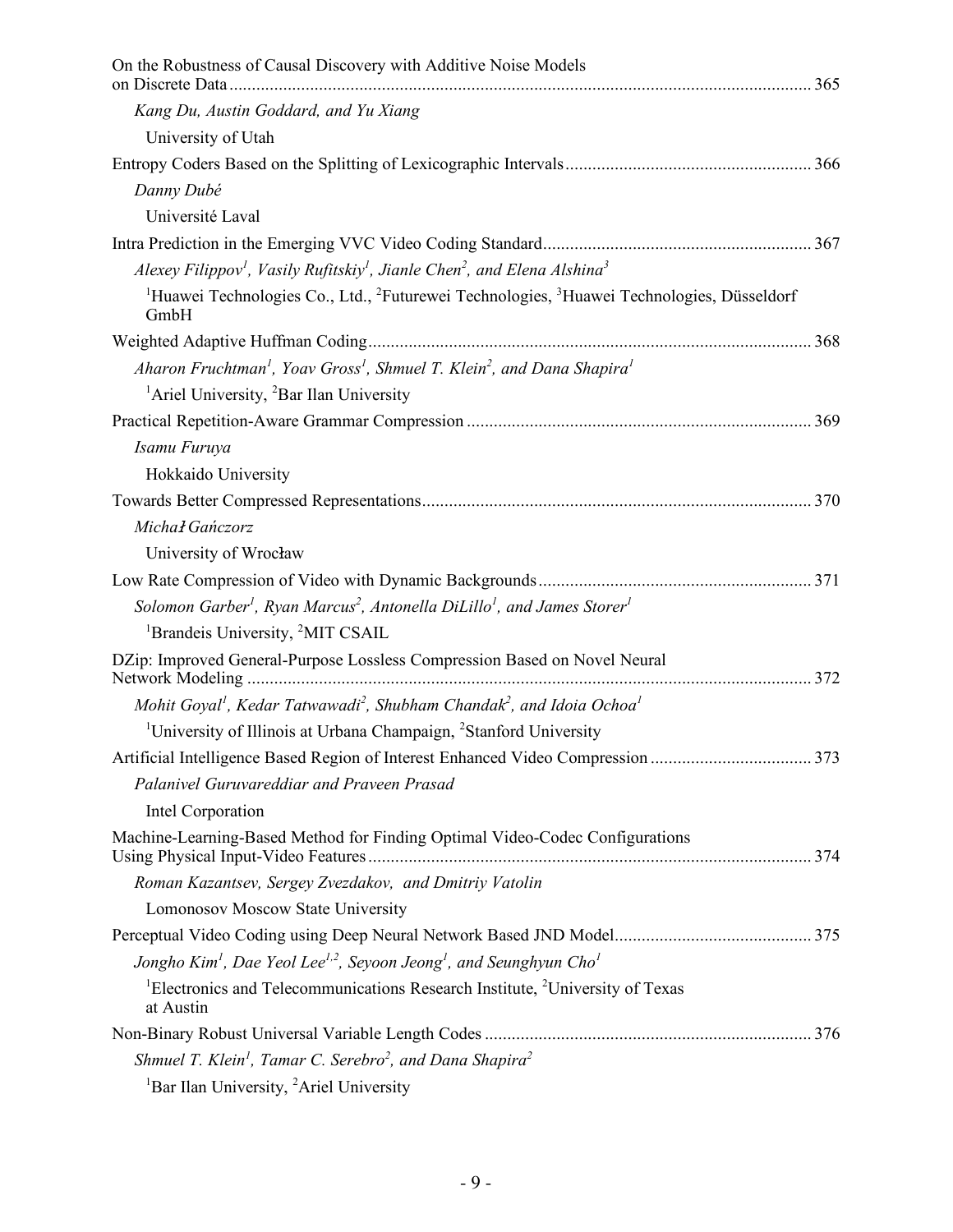| Dominik Köppl <sup>1</sup> , Tomohiro I <sup>1</sup> , Isamu Furuya <sup>3</sup> , Yoshimasa Takabatake <sup>2</sup> ,<br>Kensuke Sakai <sup>2</sup> , and Keisuke Goto <sup>4</sup> |  |
|--------------------------------------------------------------------------------------------------------------------------------------------------------------------------------------|--|
| <sup>1</sup> Kyushu University/JSPS, <sup>2</sup> Kyushu Institute of Technology, <sup>3</sup> Hokkaido University, <sup>4</sup> Fujitsu<br>Laboratories Ltd.                        |  |
|                                                                                                                                                                                      |  |
| Li Li <sup>1</sup> , Zhu Li <sup>1</sup> , Shan Liu <sup>1</sup> , and Hougiang Li <sup>2</sup>                                                                                      |  |
| <sup>1</sup> University of Missouri-Kansas City, <sup>2</sup> Tencent America, <sup>3</sup> University of Science<br>and Technology of China                                         |  |
|                                                                                                                                                                                      |  |
| Junhui Liang, Yamei Chen, Hongkui Wang, Hailang Yang, and Li Yu                                                                                                                      |  |
| Huazhong University of Science and Technology                                                                                                                                        |  |
| Convolutional Neural Network Based Fast Intra Mode Prediction for H.266/FVC                                                                                                          |  |
| Ting-Lan Lin <sup>1</sup> , Kai-Wen Liang <sup>2</sup> , Jing-Ya Huang <sup>2</sup> , Yu-Liang Tu <sup>2</sup> ,<br>and Pao-Chi Chang <sup>2</sup>                                   |  |
| <sup>1</sup> National Taipei University of Technology, <sup>2</sup> National Central University, Taiwan                                                                              |  |
|                                                                                                                                                                                      |  |
| Chang Liu <sup>1</sup> , Kebin Jia <sup>1,2</sup> , Pengyu Liu <sup>1,2</sup> , and Zhonghua Sun <sup>1,2</sup>                                                                      |  |
| <sup>1</sup> Beijing University of Technology, <sup>2</sup> Beijing Key Laboratory of Computational Intelligence and<br>Intelligent System                                           |  |
| A Rate Control Scheme for HEVC Intra Coding Using Convolution                                                                                                                        |  |
| Xin Lu <sup>1</sup> , Bixing Zhou <sup>1</sup> , Xuesong Jin <sup>2</sup> , and Graham Martin <sup>3</sup>                                                                           |  |
| <sup>1</sup> Harbin Institute of Technology, <sup>2</sup> Harbin University of Commerce,<br><sup>3</sup> University of Warwick                                                       |  |
|                                                                                                                                                                                      |  |
| Avradip Mandal, Arnab Roy, Sarvagya Upadhyay,<br>and Hayato Ushijima-Mwesigwa                                                                                                        |  |
| Fujitsu Laboratories of America                                                                                                                                                      |  |
| Flow-Guided Temporal-Spatial Network for HEVC Compressed Video Quality Enhancement 384                                                                                               |  |
| Xiandong Meng <sup>1</sup> , Xuan Deng <sup>2</sup> , Shuyuan Zhu <sup>2</sup> , Shuaicheng Liu <sup>2</sup> ,<br>and Bing Zeng <sup>2</sup>                                         |  |
| <sup>1</sup> The Hong Kong University of Science and Technology, <sup>2</sup> University of Electronic Science and<br>Technology of China                                            |  |
| Statistical Modeling Based Fast Rate Distortion Estimation Algorithm for HEVC385                                                                                                     |  |
| Xiang Meng <sup>1</sup> , Xiaofeng Huang <sup>1</sup> , Haibin Yin <sup>1</sup> , Shengsheng Zheng <sup>1</sup> ,<br>and Shiqi Wang <sup>2</sup>                                     |  |
| <sup>1</sup> Hangzhou Dianzi University, <sup>2</sup> City University of Hong Kong                                                                                                   |  |
|                                                                                                                                                                                      |  |
| Hiroaki Naganuma <sup>1</sup> , Diptarama Hendrian <sup>1</sup> , Ryo Yoshinaka <sup>1</sup> ,<br>Ayumi Shinohara <sup>1</sup> , and Naoki Kobayashi <sup>2</sup>                    |  |
| <sup>1</sup> Tohoku University, <sup>2</sup> The University of Tokyo                                                                                                                 |  |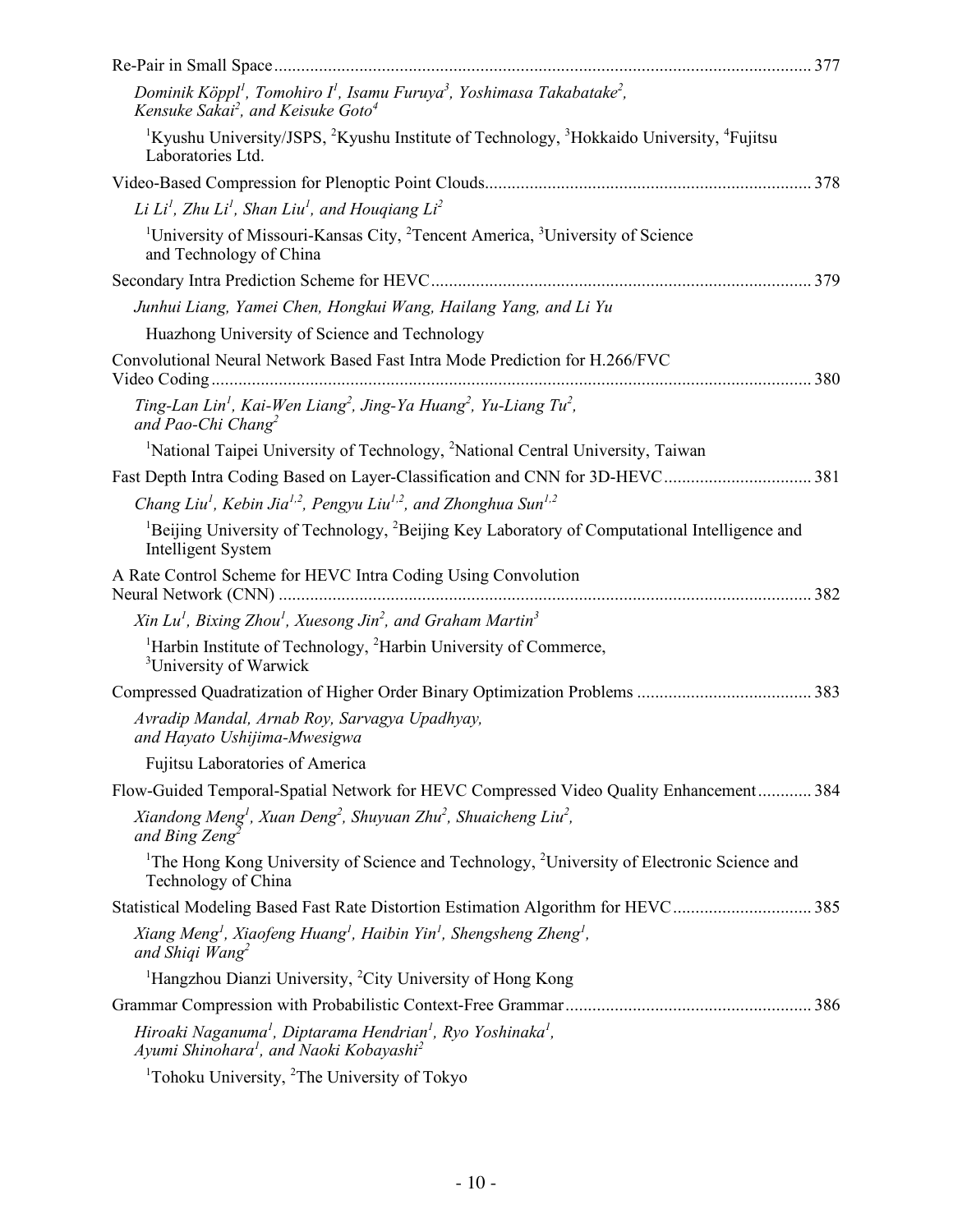| Temporal Redundancy Reduction in Compressive Video Sensing by using                                                                                                |  |
|--------------------------------------------------------------------------------------------------------------------------------------------------------------------|--|
| Jirayu Peetakul and Jinjia Zhou                                                                                                                                    |  |
| Hosei University of Science and Technology                                                                                                                         |  |
|                                                                                                                                                                    |  |
| Maxime Pistono <sup>1,2</sup> , Gouenou Coatrieux <sup>1</sup> , Jean-Claude Nunes <sup>2</sup> , and Michel Cozic <sup>3</sup>                                    |  |
| <sup>1</sup> IMT Atlantique, <sup>2</sup> Universite de Rennes 1, <sup>3</sup> MEDECOM                                                                             |  |
| Segmentation of Text-Lines and Words from JPEG Compressed Printed                                                                                                  |  |
| Bulla Rajesh <sup>1</sup> , Mohammed Javed <sup>1</sup> , P. Nagabhushan <sup>1</sup> , and Watanabe Osamu <sup>2</sup>                                            |  |
| <sup>1</sup> Indian Institute of Information Technology Allahabad, <sup>2</sup> Takushoku University                                                               |  |
|                                                                                                                                                                    |  |
| <b>Thomas Richter</b>                                                                                                                                              |  |
| Fraunhofer IIS                                                                                                                                                     |  |
| <b>SQUAREMIX: A Faster Pseudorandom Number Generator</b>                                                                                                           |  |
| Robert Ritchie and Khodakhast Bibak                                                                                                                                |  |
| Miami University                                                                                                                                                   |  |
| Model-Independent Rate Control for Intra-Coding Based on Piecewise Linear Approximations  392                                                                      |  |
| Victor Sanchez                                                                                                                                                     |  |
| University of Warwick                                                                                                                                              |  |
|                                                                                                                                                                    |  |
| Bowei Shan <sup>1</sup> , Yong Fang <sup>1</sup> , Vladimir Stankovic <sup>2</sup> , Samuel Cheng <sup>3</sup> ,<br>and En-hui Yang <sup>4</sup>                   |  |
| <sup>1</sup> Chang'an University, China, <sup>2</sup> University of Strathclyde,<br><sup>3</sup> University of Oklahoma, <sup>4</sup> University of Waterloo       |  |
| Higher-Order Count Sketch: Dimensionality Reduction that Retains Efficient                                                                                         |  |
| Yang Shi <sup>1</sup> and Animashree Anandkumar <sup>2</sup>                                                                                                       |  |
| <sup>1</sup> Rakuten Institute of Technology, <sup>2</sup> California Institute of Technology                                                                      |  |
| A High Efficient Cascade Coder with Predictor Blending Method for Lossless                                                                                         |  |
| Grzegorz Ulacha and Cezary Wernik                                                                                                                                  |  |
| West Pomeranian University of Technology in Szczecin                                                                                                               |  |
|                                                                                                                                                                    |  |
| Hongkui Wang <sup>1</sup> , Li Yu <sup>1</sup> , Xiatao Tang <sup>2</sup> , Haibing Yin <sup>3</sup> , and Junhui Liang <sup>1</sup>                               |  |
| <sup>1</sup> Huazhong University of Science and Technology, <sup>2</sup> Zhejiang Special Equipment Research Institute,<br><sup>3</sup> Hangzhou Dianzi University |  |
| Light Field Image Compression Using Multi-branch Spatial Transformer Networks                                                                                      |  |
| Jin Wang <sup>1</sup> , Qianwen Wang <sup>1</sup> , Ruiqin Xiong <sup>2</sup> , Qing Zhu <sup>1</sup> , and Baocai Yin <sup>3</sup>                                |  |
| <sup>1</sup> Beijing University of Technology, <sup>2</sup> Peking University,<br><sup>3</sup> Dalian University of Technology                                     |  |
|                                                                                                                                                                    |  |
| Shengwei Wang, Peidi Yi, Hongkui Wang, and Li Yu                                                                                                                   |  |
|                                                                                                                                                                    |  |